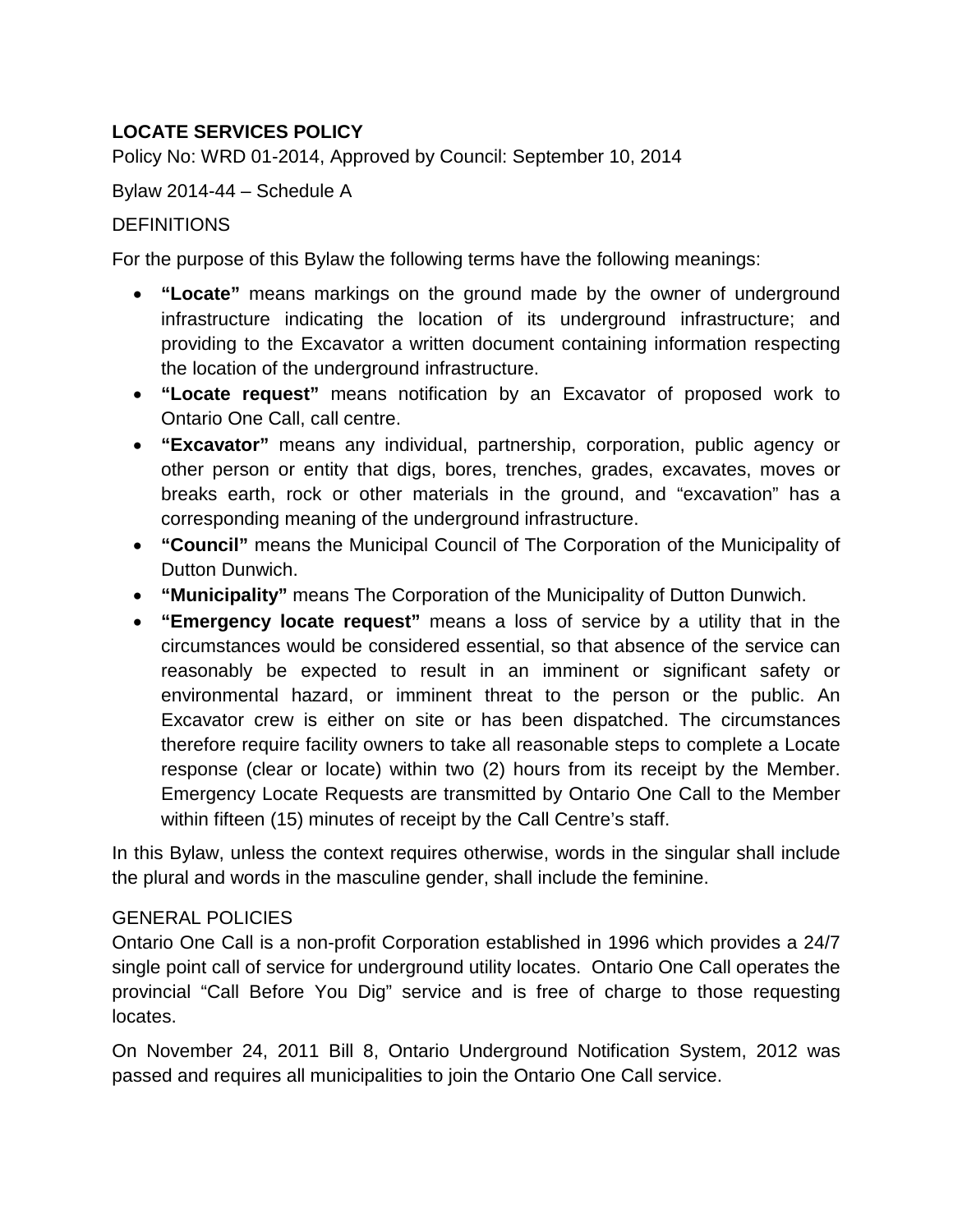For all excavation projects, Ontario One Call MUST be contacted and a locate request submitted. This can be undertaken either online http://www.on1call.com or by calling 1- 800-400-2255 and submitting a request.

Once Ontario One Call issues a ticket for locate requests the Excavator is responsible for ensuring that each of the utilities listed actually clears the site, or locates their infrastructure.

Municipal Administrative Staff will track the locate according to procedures outlined in Appendix 1.

## PUBLIC UTILITY LOCATES

Municipal Staff will complete locates as required.

The following disclaimer will be attached to correspondence with Excavators:

"Municipality of Dutton Dunwich, Water, Drainage and Roads Authority will all respond to this locate request under separate cover. You will be liable for any damage to Municipality of Dutton Dunwich infrastructure if excavating/digging prior to receiving a completed locate from all Municipality of Dutton Dunwich authorities.

It is understood that the above information has been provided from our records and represents our knowledge of the approximate location of Municipality of Dutton Dunwich underground service for the authority provided only. The responsibility is that of the excavator/contractor to exercise extreme caution where mechanical equipment is used in the vicinity of the underground service and the liability for damages rests with the excavator/contractor. In all instance of Municipality of Dutton Dunwich infrastructure being damaged, it is the responsibility of the excavator/contractor to notify the Municipality of Dutton Dunwich immediately at 519-762-2204 or after hours at 519-762-2733 (Water) 519-762-2748 (Roads).

Caution: depth of underground service varies and must be determined by hand digging.

The locate is valid for 30 days, is not transferable and is not valid outside the located area."

## PRIVATE UTILITY LOCATES

The Municipality does not offer locate services for requests on private property. The Excavator therefore should be aware that they are required to contact a private locator for these locate requests.

The following disclaimer will be attached to correspondence with locate requests of private locates: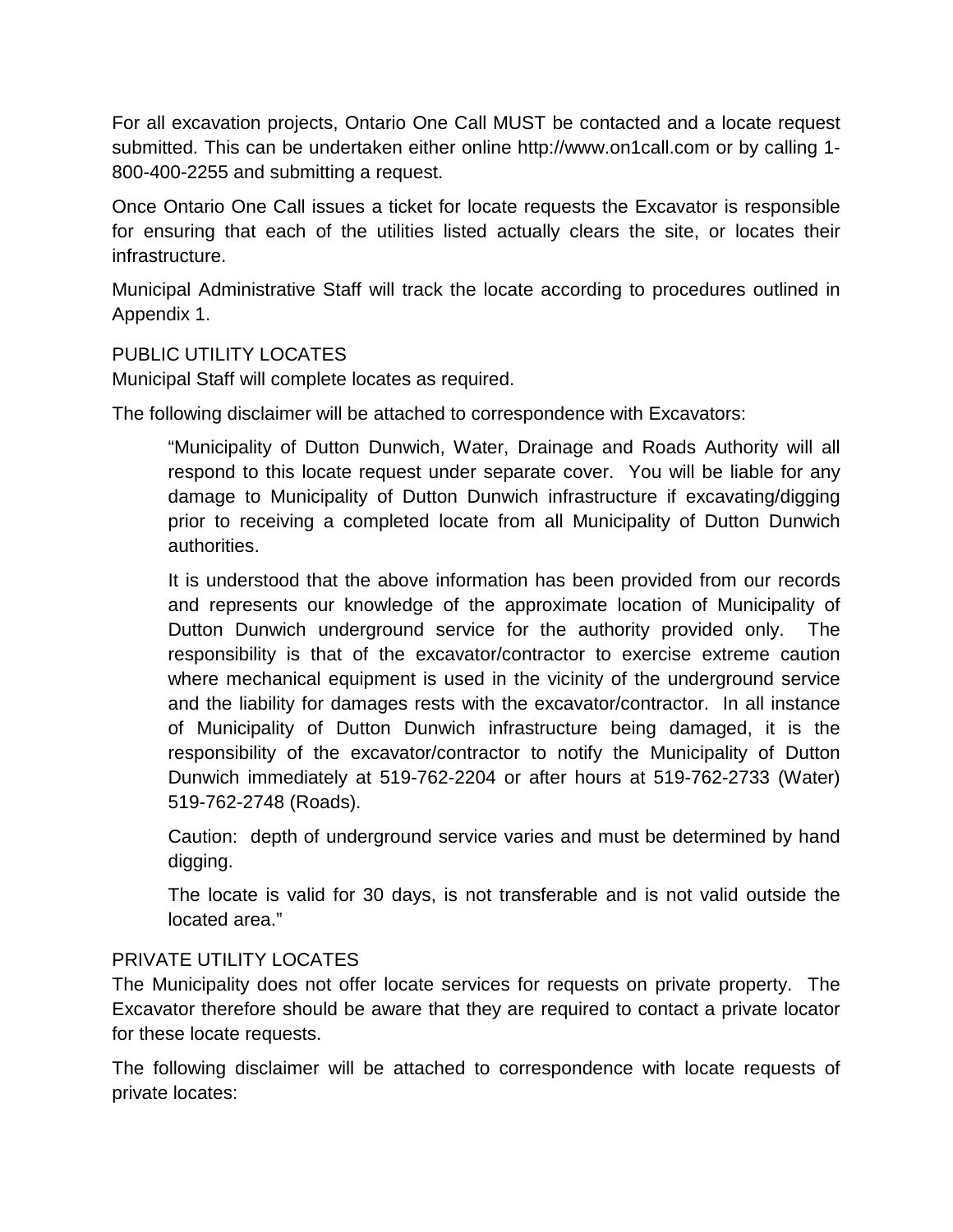"We do not provide locate services on private property. Please contact a private locate company to provide these services. You will be liable for any damage to Municipality of Dutton Dunwich infrastructure. The Municipality of Dutton Dunwich will not be held liable for any damages."

#### OTHER CONSIDERATIONS

Minor changes to this Bylaw may be made by the Municipality of Dutton Dunwich Staff from time to time as determined necessary.

A penalty charge of \$250 will be charged for any after hours, non-emergency locate requests called in as emergencies.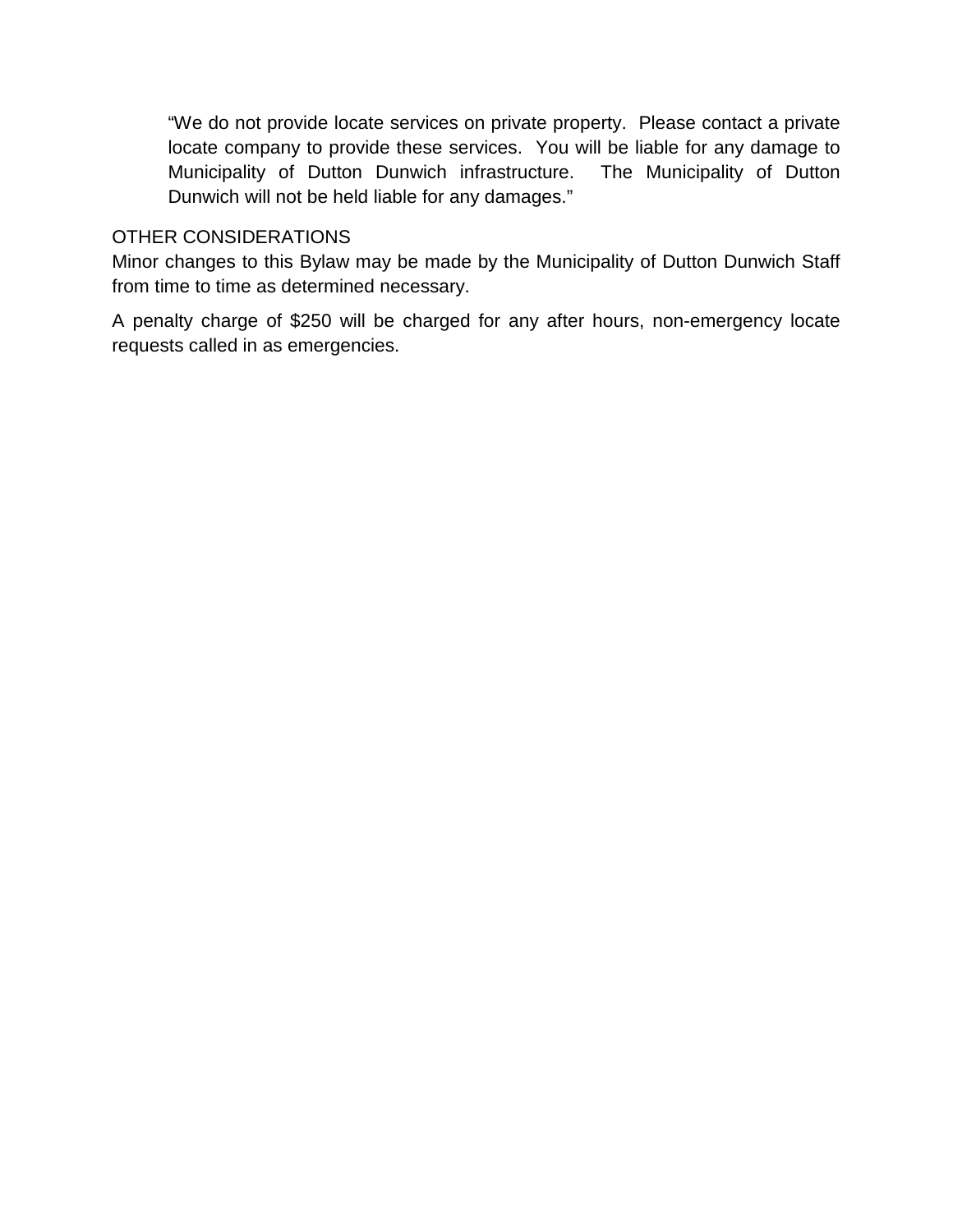#### **Appendix 1 - Locate Services Procedure**

Ontario One Call (ON1Call) is a non-profit corporation established in 1996 which provides a 24/7 single point of call service for underground utility locates. ON1Call operates the provincial "Call Before You Dig" service and is free of charge to those requesting locates.

On November 24, 2011 Bill 8, Ontario Underground Infrastructure Notification System, 2012 was passed and requires all municipalities to join the ON1Call service. This allows anyone wishing to excavate anywhere in Ontario to make one phone call to request the location of buried services. Municipalities are mandated to join by June 19, 2014.

The procedure for completing locate requests is as follows:

The Accounting Clerk checks emails to locates@duttondunwich.on.ca received from ON1Call a number of times daily.

In the Accounting Clerk's absence, the Treasurer will be responsible for locate procedures.

The Accounting Clerk will track the locate process using the Locate Tracking Form found in S:\CENTRAL FILING INDEX & RETENTION BYLAW\E -Environmental Services\E06 Utilities - Locations and Maps\2014 - ON1Call form, to ensure that all locates have been completed within the allowable time frame based on the locate priority.

The Accounting Clerk changes the subject line on the ON1Call request to include the locate tracking record number and locate priority and forwards the requested locate email to the following;

[timhansen@duttondunwich.on.ca](mailto:timhansen@duttondunwich.on.ca)

[mhull@duttondunwich.on.ca](mailto:mhull@duttondunwich.on.ca)

[drainage@duttondunwich.on.ca](mailto:drainage@duttondunwich.on.ca)

Water, Roads and Drainage Staff determine if a physical locate is required. If a locate is required, staff schedule and carry out locate services within the required timeframe and complete the two part locate form. The form is provided to the party requesting the locate. The appropriate staff retains copies of all locates provided.

Upon completion and provision to the required parties, a reply email is sent to locates@duttondunwich.on.ca with an indication that the locate has been completed and provided to required parties and the date of completion.

If staff has determined that a locate is not required, a reply email is sent to locates@duttondunwich.on.ca with an indication of an all clear.